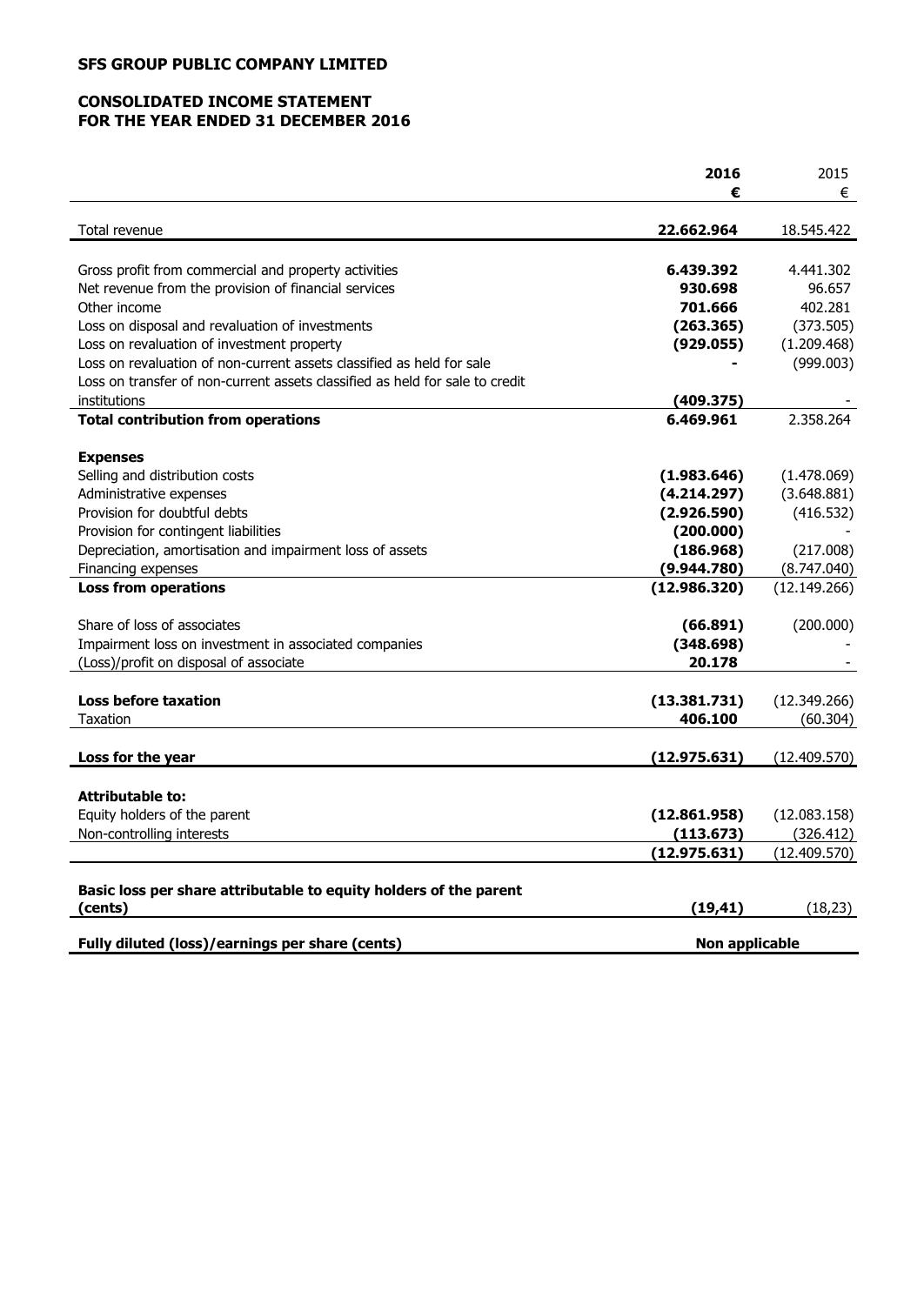## **SFS GROUP PUBLIC COMPANY LIMITED**

## **CONSOLIDATED BALANCE SHEET AS AT 31 DECEMBER 2016**

|                                                                                 | 2016                      | 2015                       |
|---------------------------------------------------------------------------------|---------------------------|----------------------------|
|                                                                                 | €                         | €                          |
| <b>ASSETS</b>                                                                   |                           |                            |
| <b>Current assets</b>                                                           |                           |                            |
| Cash in hand and at bank                                                        | 2.392.518                 | 3.432.566                  |
| Financial assets at fair value through the profit or loss                       | 840.901                   | 1.342.089                  |
| Trade and other receivables                                                     | 15.225.738                | 17.928.245                 |
| <b>Inventories</b>                                                              | 14.679.342                | 16.803.345                 |
| Non-current assets held for sale<br><b>Total current assets</b>                 | 94.829.565<br>127.968.064 | 102.552.511<br>142.058.756 |
| <b>Non-current assets</b>                                                       |                           |                            |
| Investment property                                                             | 15.634.295                | 16.536.052                 |
| Property, plant and equipment                                                   | 1.429.519                 | 1.432.732                  |
| Deferred taxation                                                               | 65.019                    | 65.019                     |
| Associated companies                                                            | 1.920.725                 | 2.336.314                  |
| Loans receivable - long-term portion                                            | 25.000                    | 25.000                     |
| Other non-current assets                                                        | 311.506                   | 311.506                    |
| Available for sale financial assets                                             | 686.381                   | 578.556                    |
| Intangible assets                                                               | 7.332                     | 5.084                      |
| Total non-current assets                                                        | 20.079.777                | 21.290.263                 |
| <b>Total assets</b>                                                             | 148.047.841               | 163.349.019                |
| <b>LIABILITIES AND EQUITY</b>                                                   |                           |                            |
| <b>Current liabilities</b>                                                      |                           |                            |
| <b>Bank overdrafts</b>                                                          | 28.205.673                | 30.670.377                 |
| Trade and other payables                                                        | 14.533.938                | 14.751.326                 |
| <b>Taxation</b>                                                                 | 3.543.484                 | 3.470.933                  |
| Current portion of long-term loans                                              | 105.584.277               | 107.278.212                |
| Deferred taxation in relation to non-current assets classified as held for sale | 4.551.948                 | 4.889.768                  |
| <b>Total current liabilities</b>                                                | 156.419.320               | 161.060.616                |
| <b>Non-current liabilities</b>                                                  |                           |                            |
| Deferred taxation                                                               | 629.339                   | 883,308                    |
| Long-term loans                                                                 | 3.638.506                 | 1.001.788                  |
| <b>Total non-current liabilities</b>                                            | 4.267.845                 | 1.885.096                  |
| <b>Equity</b>                                                                   |                           |                            |
| Share capital                                                                   | 66.520.075                | 66.520.075                 |
| Reserves                                                                        | (78.190.157)              | (65.328.200)               |
| Total equity before the deduction of own shares                                 | (11.670.082)              | 1.191.875                  |
| Own shares<br>Total equity attributable to equity holders of the parent         | (175.949)<br>(11.846.031) | (175.949)<br>1.015.926     |
| <b>Non-controlling interests</b>                                                | (793.293)                 | (612.619)                  |
| <b>Total equity</b>                                                             | (12.639.324)              | 403.307                    |
| <b>Total liabilities and equity</b>                                             | 148.047.841               | 163.349.019                |
|                                                                                 |                           |                            |